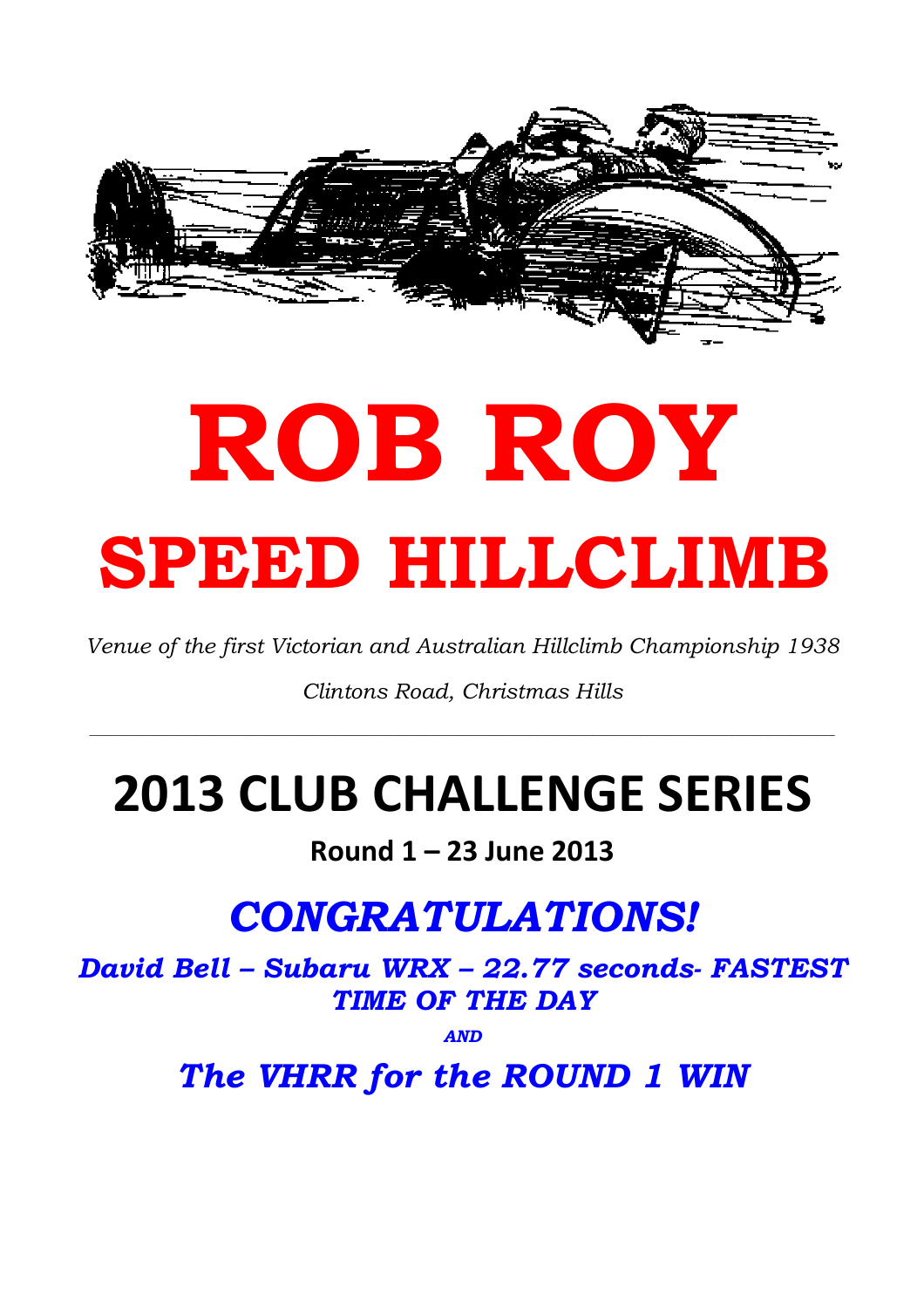# *InterClub Results*

| <b>Club</b>                        | <b>Club Score</b> | #Competitors |
|------------------------------------|-------------------|--------------|
| Victorian Historic Racing Register | 57                | 7            |
| Renault Car Club Victoria          | 39                | 13           |
| MG Car Club Victoria               | 27                | 9            |
| Porsche Car Club                   | 18                | 2            |
| Lotus Car Club Victoria            | 16                | 2            |
| Toyota Car Club Australia          | 12                | 5            |
| Austin Healey Sprite Drivers Club  | 11                | $\mathbf{2}$ |
| Gippsland Car Club                 | 8                 | 1            |
| Audi Car Club Victoria             | 6                 |              |
| Victoria Mini Club                 | 6                 |              |
| MG Car Club Geelong                | 6                 | 1            |
| RS (Ford) Owners Club              | 5                 |              |
| Austin 7                           | 1                 |              |
| Huntingdale Car Club               | 1                 |              |
| Alfa Romeo Owners Club             | 1                 |              |
| MX <sub>5</sub>                    |                   |              |
| <b>Western District Car Club</b>   |                   |              |
| <b>VW Car Club Victoria</b>        |                   |              |
| <b>Mustang Owners</b>              |                   |              |

# **Class Results**

| No. | <b>Driver</b>             | <b>Make</b>                 | Run 1      |                                         | Run 2 Run 3 Run 4 Run 5 |       |       | <b>Best</b> | <b>Place</b>   |    |
|-----|---------------------------|-----------------------------|------------|-----------------------------------------|-------------------------|-------|-------|-------------|----------------|----|
|     | <b>Club</b>               |                             |            | Split 1 Split 2 Split 3 Split 4 Split 5 |                         |       |       | Class O/R   |                |    |
|     | A Class A - Up To 1300 cc |                             |            |                                         |                         |       |       |             |                |    |
| 60  | Aaron Defina              | Honda<br>S600               | 32.87      | 29.81                                   | 29.06                   | 27.71 | 27.6  | 27.60       | $\mathbf{1}$   | 19 |
|     | <b>MGCCV</b>              | <b>Split Time</b>           | 16.31      | 14.76                                   | 14.24                   | 13.15 | 13.09 |             |                |    |
| 115 | Chris Dingle              | Springback<br>Sprite        | 35.12      | 30.69                                   | 29.11                   | 28.88 | 28.68 | 28.68       | $\overline{2}$ | 26 |
|     | LOTUS                     | <b>Split Time</b>           | 16.68      | 14.29                                   | 13.67                   | 13.54 | 13.44 |             |                |    |
| 173 | John Bailey               | <b>Austin Mini</b>          | 35.46      | 34.85                                   | 31.79                   | 31.21 | 30.84 | 30.84       | 3              | 37 |
|     | <b>VMCI</b>               | <b>Split Time</b>           | 15.73      | 15.64                                   | 14.47                   | 14.07 | 14.26 |             |                |    |
| 23  | Owen Crombie              | Holden<br><b>Barina</b>     | 34.82      | 32.61                                   | 31.70                   | 32.23 | 32.22 | 31.70       | 4              | 40 |
|     | AHSDC                     | <b>Split Time</b>           | 16.14      | 15.52                                   | 14.38                   | 14.96 | 14.58 |             |                |    |
| 42  | Jamie Fowler              | Toyota<br>Corolla           | 34.76      | 33.59                                   | 32.88                   | 34.02 | 33.14 | 32.88       | 5              | 43 |
|     | <b>TCCA</b>               | <b>Split Time</b>           | 16.21      | 15.59                                   | 15.55                   | 16.78 | 15.56 |             |                |    |
| 7   | lan Clusker               | <b>MG Midget</b>            | <b>DNF</b> | 36.30                                   | 33.79                   | 33.94 | 33.43 | 33.43       | 6              | 46 |
|     | <b>MGCCV</b>              | <b>Split Time</b>           |            | 16.47                                   | 15.4                    | 14.98 | 14.57 |             |                |    |
| 1   | Russell Clough            | MG Y Type<br>Special        | 73.03      | 99.00                                   | 42.54                   | 40.03 | 39.56 | 39.56       | $\overline{7}$ | 51 |
|     | <b>MGCCV</b>              | <b>Split Time</b>           | 26.01      | 0                                       | 18.64                   | 17.31 | 16.98 |             |                |    |
| 12  | Geoff Rasmussen           | Renault<br>R <sub>4</sub> L | 50.51      | 49.69                                   | 51.38                   | 50.84 | 49.07 | 49.07       | 8              | 52 |
|     | <b>RCCV</b>               | <b>Split Time</b>           | 21.79      | 21.71                                   | 21.93                   | 21.42 | 21.27 |             |                |    |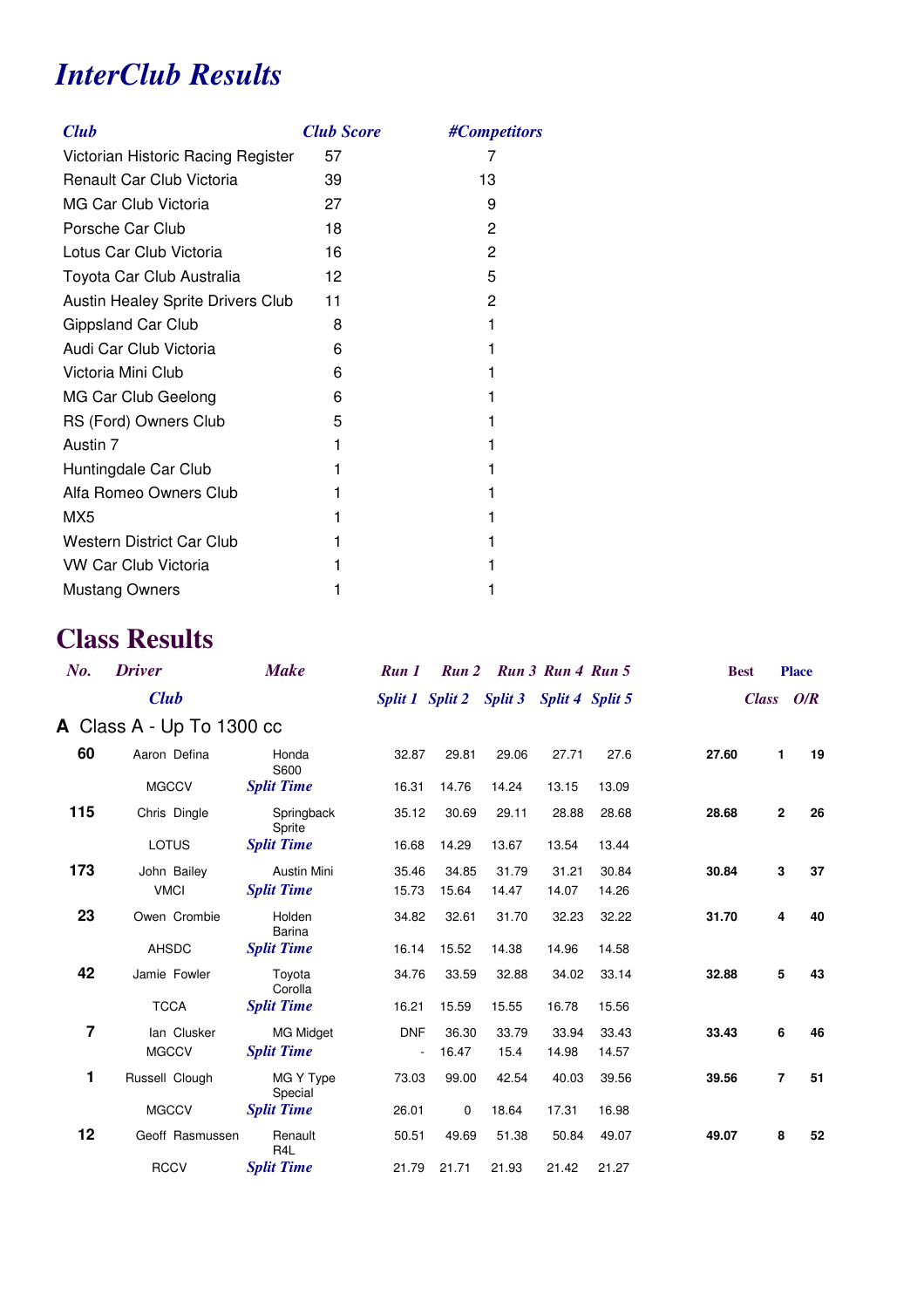| <b>No.Driver</b> |                                    | <b>Make</b>                     | Run 1 |       | Run 2 Run 3 Run 4 Run 5                 |       |            |       | <b>Best</b> | <b>Place</b>         |
|------------------|------------------------------------|---------------------------------|-------|-------|-----------------------------------------|-------|------------|-------|-------------|----------------------|
|                  | <b>Club</b>                        |                                 |       |       | Split 1 Split 2 Split 3 Split 4 Split 5 |       |            |       |             | Class O/R            |
|                  | <b>B</b> Class B - 1301 to 1600 cc |                                 |       |       |                                         |       |            |       |             |                      |
| 28               | John Hardy                         | Alpine                          | 28.34 | 26.77 | 25.88                                   | 25.89 | 25.37      | 25.37 |             | 1<br>7               |
|                  | <b>RCCV</b>                        | Renault<br><b>Split Time</b>    | 13.56 | 13.00 | 12.51                                   | 12.32 | 12.20      |       |             |                      |
| 6                | Russ Mead                          | Ford Angle                      | 34.53 | 28.28 | 26.98                                   | 26.69 | 26.41      | 26.41 |             | $\mathbf{2}$<br>10   |
|                  | GCC                                | Super<br><b>Split Time</b>      | 16.81 | 13.60 | 12.98                                   | 12.49 | 12.33      |       |             |                      |
| 78               | Graham Dows                        | <b>AH Sprite</b>                | 34.20 | 30.05 | 26.99                                   | 26.78 | 26.62      | 26.62 |             | 3<br>13              |
|                  | <b>AHSDC</b>                       | <b>Split Time</b>               | 16.10 | 14.44 | 12.69                                   | 12.52 | 12.51      |       |             |                      |
| 342              | Simon Piper                        | Ford Laser                      | 30.70 | 29.13 | 27.17                                   | 26.93 | 26.79      | 26.79 |             | 4<br>14              |
|                  | <b>RSOC</b>                        | Sport<br><b>Split Time</b>      | 14.66 | 13.62 | 12.69                                   | 12.63 | 12.50      |       |             |                      |
| 18               | Stephen Harrison                   | Lotus Europa                    | 31.82 | 29.81 | 28.49                                   | 27.99 | 27.84      | 27.84 |             | 5<br>22              |
|                  | A7                                 | <b>Split Time</b>               | 14.60 | 13.44 | 12.88                                   | 13.04 | 12.60      |       |             |                      |
| 144              | Ken Parry                          | Ford Cortina                    | 31.08 | 31.07 | 28.10                                   | 28.12 | 27.91      | 27.91 |             | 6<br>24              |
|                  | <b>WDCC</b>                        | <b>Split Time</b>               | 14.45 | 13.09 | 13.16                                   | 13.04 | 13.02      |       |             |                      |
| 117              | Graeme Edwards                     | Renault<br>17TL                 | 32.50 | 29.59 | 28.97                                   | 28.44 | 29.27      | 28.44 |             | $\overline{7}$<br>25 |
|                  | <b>RCCV</b>                        | <b>Split Time</b>               | 15.41 | 13.73 | 13.70                                   | 13.31 | 13.25      |       |             |                      |
| 912              | Jarrod Ellis                       | Honda<br><b>CRX</b>             | 34.78 | 31.69 | 29.51                                   | 29.07 | 29.00      | 29.00 |             | 8<br>28              |
|                  | <b>HAC</b>                         | <b>Split Time</b>               | 15.79 | 14.15 | 13.35                                   | 13.36 | 13.08      |       |             |                      |
| 54               | Ronn Jay                           | Toyota<br>Corolla               | 35.53 | 30.56 | 29.42                                   | 29.12 | 30.07      | 29.12 |             | 9<br>29              |
|                  | <b>MGCCV</b>                       | <b>Split Time</b>               | 16.60 | 14.26 | 13.64                                   | 13.55 | 14.16      |       |             |                      |
| 30               | <b>Bill Atherton</b>               | Elfin<br>Streamliner            | 39.33 | 32.92 | 30.00                                   | 29.69 | 30.06      | 29.69 | 10          | 32                   |
|                  | <b>MGCCV</b>                       | <b>Split Time</b>               | 18.25 | 15.8  | 14.21                                   | 13.99 | 14.39      |       |             |                      |
| 86               | Amelia O'Reilly                    | Toyota                          | 42.83 | 39.00 | 37.43                                   | 35.34 | 38.39      | 35.34 | 11          | 48                   |
|                  | <b>TCCA</b>                        | AE86<br><b>Split Time</b>       | 18.72 | 16.95 | 17.02                                   | 15.45 | 15.94      |       |             |                      |
|                  | C Class C - 1601 to 2000 cc        |                                 |       |       |                                         |       |            |       |             |                      |
| 88               | Chris Armstrong                    | Renault                         | 29.61 | 27.78 | 27.17                                   | 26.84 | 27.76      | 26.84 |             | $\mathbf{1}$<br>15   |
|                  | <b>RCCV</b>                        | Sport Clio<br><b>Split Time</b> | 14.11 | 13.07 | 12.7                                    | 12.47 | 12.51      |       |             |                      |
| 411              | lan Bennett                        | Toyota                          | 33.46 | 30.21 | 28.69                                   | 27.24 | <b>DNS</b> | 27.24 |             | $\mathbf{2}$<br>18   |
|                  |                                    | Celica                          |       |       |                                         |       |            |       |             |                      |
|                  | <b>TCCA</b>                        | <b>Split Time</b>               | 16.94 | 15.16 | 14.29                                   | 13.2  |            |       |             |                      |
| 4                | Don Woods                          | <b>MGB</b><br>Roadster          | 30.76 | 29.75 | 27.99                                   | 27.66 | 28.28      | 27.66 |             | 3<br>20              |
|                  | <b>MGCCV</b>                       | <b>Split Time</b>               | 14.51 | 14.32 | 13.31                                   | 13.04 | 13.13      |       |             |                      |
| 188              | Russell Armstrong                  | Renault<br>Sport Clio           | 36.33 | 29.36 | 28.76                                   | 27.81 | 29.58      | 27.81 |             | 4<br>21              |
|                  | <b>RCCV</b>                        | <b>Split Time</b>               | 15.4  | 13.16 | $\blacksquare$                          | 12.62 | 12.67      |       |             |                      |
| 71               | Jack Forsyth                       | Toyota                          | 35.54 | 29.04 | 28.50                                   | 27.9  | <b>DNS</b> | 27.90 |             | 5<br>23              |
|                  | <b>TCCA</b>                        | Celica<br><b>Split Time</b>     | 15.79 | 14.01 | 13.69                                   | 13.43 | $\sim$     |       |             |                      |
| 172              | Amanda Elliott                     | Renault                         | 33.43 | 31.32 | 30.38                                   | 29.36 | <b>DNS</b> | 29.36 |             | 30<br>6              |
|                  |                                    | Sport Clio                      |       |       |                                         |       |            |       |             |                      |
|                  | <b>RCCV</b>                        | <b>Split Time</b>               | 15.40 | 14.55 | 14.44                                   | 13.85 |            |       |             |                      |
| 11               | Paul Slawinski                     | <b>MGB</b><br>Roadster          | 32.81 | 30.92 | 29.64                                   | 29.54 | 29.97      | 29.54 |             | $\overline{7}$<br>31 |
|                  | <b>MGCCV</b>                       | <b>Split Time</b>               | 15.23 | 14.46 | 13.7                                    | 13.65 | 13.64      |       |             |                      |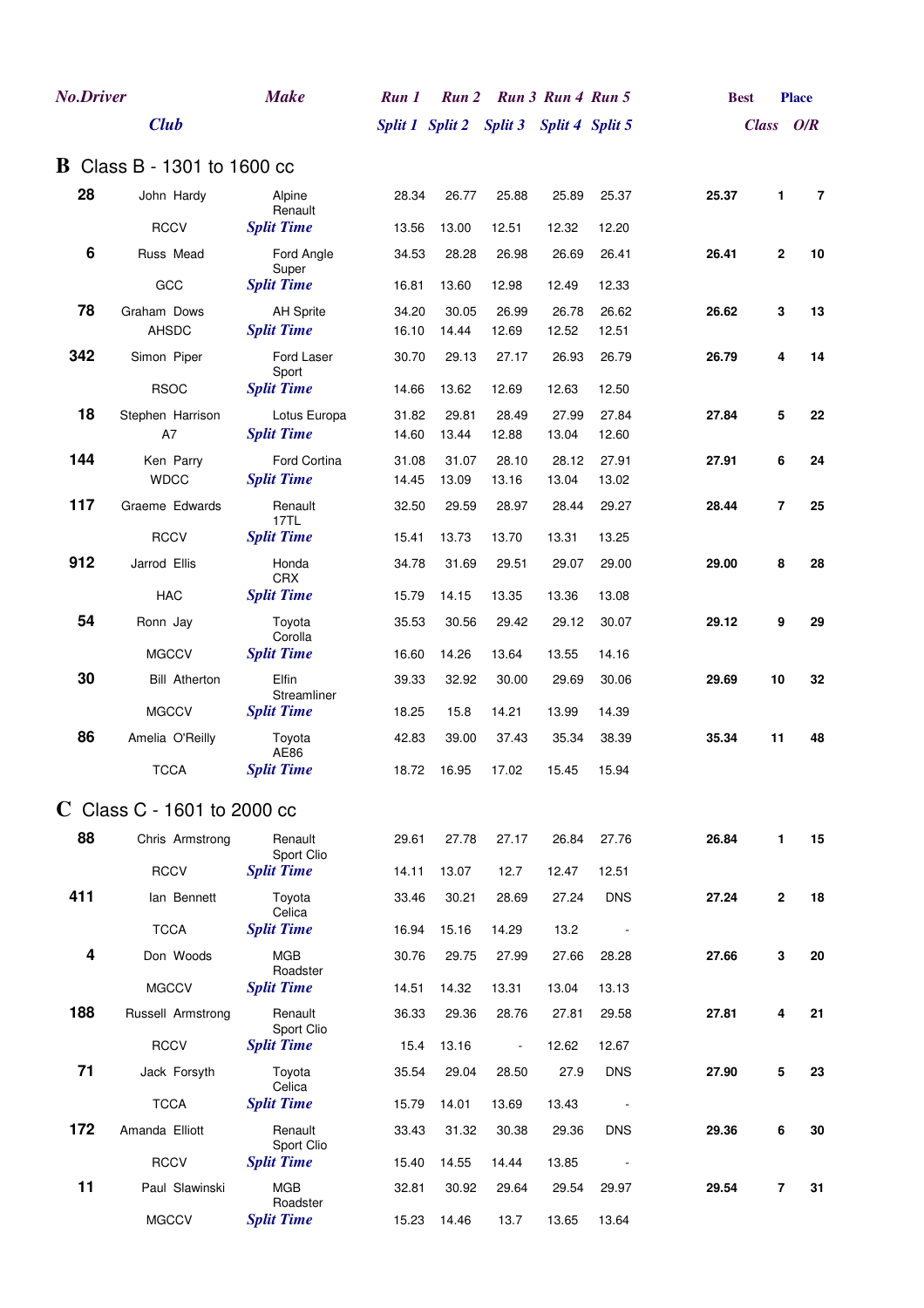| <b>No.Driver</b> |                                    | <b>Make</b>                          | Run 1          |                | Run 2 Run 3 Run 4 Run 5                 |                |                          |       | <b>Best</b>    | <b>Place</b> |
|------------------|------------------------------------|--------------------------------------|----------------|----------------|-----------------------------------------|----------------|--------------------------|-------|----------------|--------------|
|                  | <b>Club</b>                        |                                      |                |                | Split 1 Split 2 Split 3 Split 4 Split 5 |                |                          |       | Class O/R      |              |
|                  | C Class C - 1601 to 2000 cc (cont) |                                      |                |                |                                         |                |                          |       |                |              |
| 17               | Trevor Canobio                     | Mitisbushi                           | 35.28          | 33.65          | 31.90                                   | 29.75          | <b>DNS</b>               | 29.75 | 8              | 33           |
|                  | <b>AROC</b>                        | Lancer<br><b>Split Time</b>          | 16.42          | 15.95          | 15.74                                   | 13.87          |                          |       |                |              |
| 31               | Stephen Langridge                  | Renault                              | 34.19          | 30.35          | 29.86                                   | 30.37          | 33.27                    | 29.86 | 9              | 34           |
|                  | <b>RCCV</b>                        | Fuego<br><b>Split Time</b>           | 15.90          | 14.59          | 14.16                                   | 14.46          | 15.02                    |       |                |              |
| $\mathbf 2$      | Brian Mutton                       | Mazda                                | 36.93          | 35.89          | 33.84                                   | 30.95          | 32.08                    | 30.95 | 10             | 39           |
|                  | MX5                                | MX <sub>5</sub><br><b>Split Time</b> | 17.06          | 16.38          | 15.65                                   | 14.05          | 14.15                    |       |                |              |
| 64               | Robert Jamieson                    | <b>VW Beetle</b>                     | 36.66          | 33.51          | 32.66                                   | 32.69          | 34.29                    | 32.66 | 11             | 41           |
|                  | <b>VWCV</b>                        | <b>Split Time</b>                    | 16.57          | 15.21          | 14.94                                   | 15.02          | 14.94                    |       |                |              |
| 13               | Denise Reid                        | Renault<br>Fuego                     | 46.11          | 39.01          | 34.74                                   | 32.78          | 37.78                    | 32.78 | 12             | 42           |
|                  | <b>RCCV</b>                        | <b>Split Time</b>                    | 21.00          | 15.7           | 14.71                                   | 14.33          | 15.08                    |       |                |              |
| 14               | lan Mayze                          | <b>MGB</b><br>Roadster               | 36.28          | 34.95          | 34.87                                   | 34.75          | 35.40                    | 34.75 | 13             | 47           |
|                  | D Class D - 2001 to 3000 cc        |                                      |                |                |                                         |                |                          |       |                |              |
| 575              | Paul Stuart                        | Porsche                              | 27.43          | 24.72          | 24.44                                   | 24.22          | 24.33                    | 24.22 | 1              | 4            |
|                  | <b>PCV</b>                         | 911<br><b>Split Time</b>             | 13.09          | 11.95          | 11.46                                   | 11.5           | 11.27                    |       |                |              |
| 27               | Frank Hook                         | Austin                               | 36.41          | 32.78          | 31.26                                   | 30.52          | 35.05                    | 30.52 | $\mathbf{2}$   | 35           |
|                  | <b>VHRR</b>                        | Healey<br><b>Split Time</b>          | 15.62          | 14.38          | 14.15                                   | 13.71          | 14.75                    |       |                |              |
| 5                | Craig Stillman                     | Holden EH                            | 37.49          | 33.05          | 30.92                                   | 30.91          | 31.78                    | 30.91 | 3              | 38           |
|                  | <b>MGCCG</b>                       | <b>Split Time</b>                    | 17.00          | 15.36          | 14.54                                   | 15.23          | 14.49                    |       |                |              |
| 85               | Stuart Andrews<br><b>MGCCV</b>     | MG TC<br><b>Split Time</b>           | 38.33<br>16.66 | 33.25<br>15.06 | 34.49<br>15.15                          | 33.62<br>15.31 | 36.37<br>15.67           | 33.25 | 4              | 45           |
|                  | $E$ Class E - 3001 cc and over     |                                      |                |                |                                         |                |                          |       |                |              |
| 572              | David Bell                         | Subaru WRX                           | 25.00          | 23.30          | 42.71                                   | 22.77          | 22.93                    | 22.77 | 1              | 1            |
|                  | <b>VHRR</b>                        | <b>Split Time</b>                    | 11.67          | 10.99          | 10.81                                   | 10.78          | 10.6                     |       |                |              |
| 10               | Michael Herrod                     | Porsche<br>Boxster S                 | 27.15          | 24.19          | 23.79                                   | <b>DNS</b>     | <b>DNS</b>               | 23.79 | $\mathbf{2}$   | 3            |
|                  | PCV                                | <b>Split Time</b>                    | 12.73          | 11.36          | 11.12                                   |                |                          |       |                |              |
| 16               | Cameron Male                       | Audi TT-                             | 32.31          | 26.90          | 25.32                                   | 51.15          | 27.5                     | 25.32 | 3              | 6            |
|                  | <b>AUDI</b>                        | <b>RS</b><br><b>Split Time</b>       | 14.16          | 11.57          | 11.51                                   | 11.99          | 12.21                    |       |                |              |
| 8                | Daniel Groszek                     | Renault                              | 30.02          | 27.57          | 26.42                                   | 25.93          | <b>DNS</b>               | 25.93 | 4              | 8            |
|                  | <b>RCCV</b>                        | Megane<br><b>Split Time</b>          | 14.05          | 13.01          | 12.7                                    | 12.59          | $\overline{\phantom{a}}$ |       |                |              |
| 225              | Mikee Elliott                      | Renault                              | 29.61          | 26.41          | 38.08                                   | 26.7           | <b>DNS</b>               | 26.41 | 5              | 12           |
|                  | <b>RCCV</b>                        | Sport<br><b>Split Time</b>           | 14.25          | 12.64          | 12.41                                   | 12.69          |                          |       |                |              |
| 66               | Glenn Armstrong                    | Renault                              | 29.82          | 27.41          | 26.86                                   | 27.42          | <b>DNS</b>               | 26.86 | 6              | $16$         |
|                  | <b>RCCV</b>                        | Sport<br><b>Split Time</b>           | 14.24          | 13.29          | 12.91                                   | 12.97          |                          |       |                |              |
| 15               | Terry Baker                        | Holden                               | 31.61          | 29.03          | 28.87                                   | 28.7           | <b>DNS</b>               | 28.70 | $\overline{7}$ | 27           |
|                  | <b>TCCA</b>                        | Commodor<br><b>Split Time</b>        | 15.22          | 14.24          | 13.9                                    | 13.25          | $\overline{\phantom{a}}$ |       |                |              |
| 185              | Richard Vandermeer                 | Renault                              | 35.37          | 30.81          | 30.97                                   | <b>DNF</b>     | <b>DNS</b>               | 30.81 | 8              | 36           |
|                  | <b>RCCV</b>                        | Fuego<br><b>Split Time</b>           | 15.94          | 14.75          | 14.33                                   | 13.61          | $\overline{\phantom{a}}$ |       |                |              |
|                  |                                    |                                      |                |                |                                         |                |                          |       |                |              |